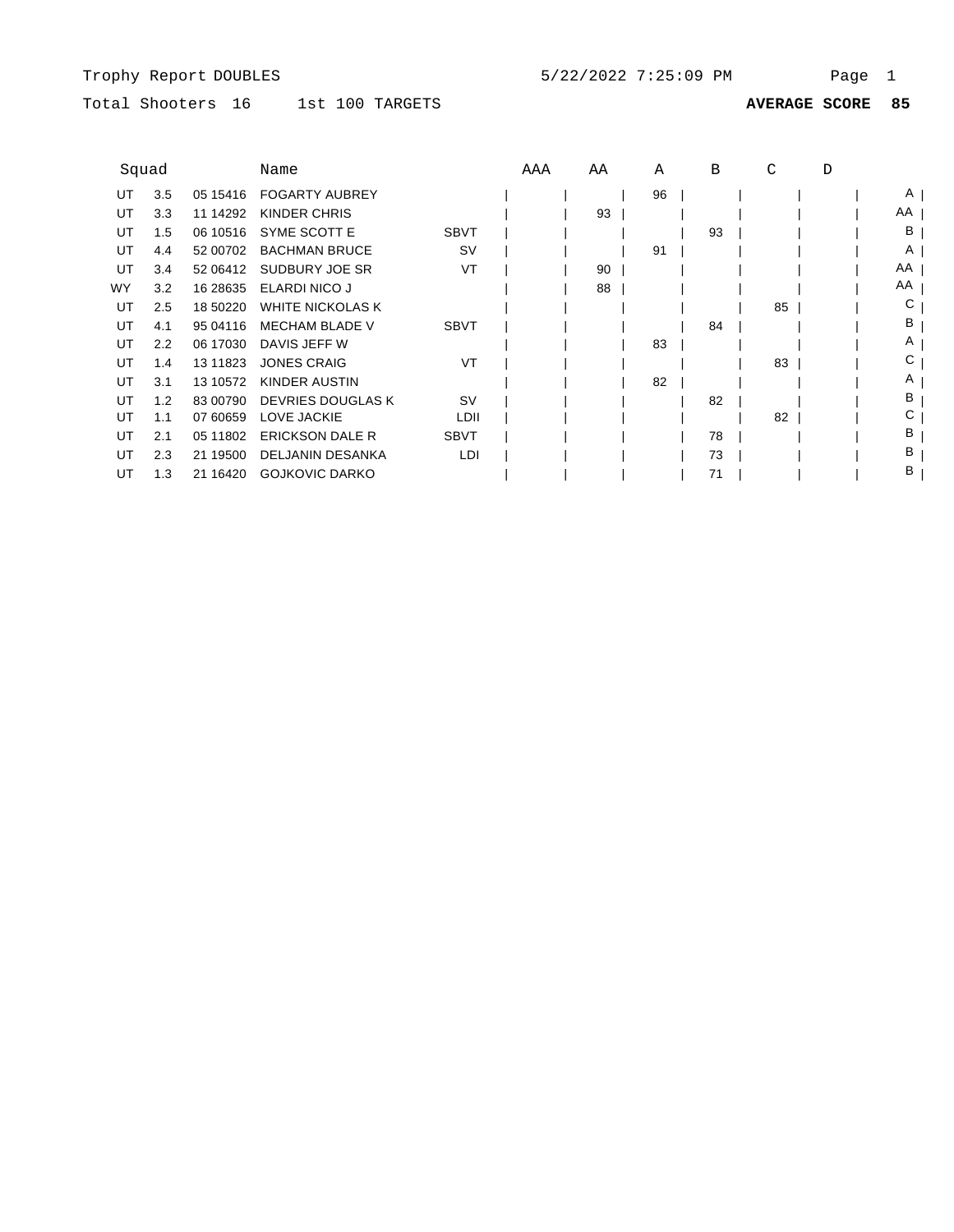#### Trophy Report SINGLES Page 1 5/22/2022 7:25:19 PM

## Total Shooters 25 1st 100 TARGETS AVERAGE SCORE 89

| Squad |     |             | Name                     |             | AAA | AA  | A  | B  | C  | D  |       |
|-------|-----|-------------|--------------------------|-------------|-----|-----|----|----|----|----|-------|
| UT    | 3.4 | 52 06412    | SUDBURY JOE SR           | VT          |     | 100 |    |    |    |    | AA    |
| UT    | 5.1 | 18 50220    | <b>WHITE NICKOLAS K</b>  |             |     |     | 99 |    |    |    | A $ $ |
| UT    | 3.3 | 11 14 29 2  | KINDER CHRIS             |             |     | 98  |    |    |    |    | AA    |
| UT    | 5.4 | 89 00174    | <b>ROBISON STEVEN E</b>  | <b>SBVT</b> |     |     |    | 97 |    |    | B     |
| UT    | 1.5 | 06 10516    | SYME SCOTT E             | <b>SBVT</b> |     |     | 97 |    |    |    | A     |
| UT    | 1.3 | 96 03034    | <b>JONES ROBERT S</b>    | <b>SV</b>   |     |     |    | 96 |    |    | Β     |
| UT    | 1.2 | 83 00790    | <b>DEVRIES DOUGLAS K</b> | <b>SV</b>   |     |     |    | 96 |    |    | Β     |
| UT    | 2.2 | 21 16420    | <b>GOJKOVIC DARKO</b>    |             |     |     |    | 95 |    |    | В     |
| UT    | 5.3 | 05 11802    | <b>ERICKSON DALE R</b>   | <b>SBVT</b> |     |     | 93 |    |    |    | Α     |
| WY.   | 3.2 | 16 28 635   | <b>ELARDI NICO J</b>     |             |     | 93  |    |    |    |    | AA    |
| UT    | 2.4 | 52 00702    | <b>BACHMAN BRUCE</b>     | <b>SV</b>   |     |     |    | 93 |    |    | B     |
| UT    | 1.1 | 21 19500    | <b>DELJANIN DESANKA</b>  | LDI         |     |     |    |    |    | 93 | D     |
| UT    | 2.3 | 07 60659    | LOVE JACKIE              | LDII        |     |     |    | 92 |    |    | Β     |
| UT    | 3.5 | 05 15416    | <b>FOGARTY AUBREY</b>    |             |     |     | 91 |    |    |    | Α     |
| UT    | 4.4 | 20 69032    | <b>PEARCE KATRINA</b>    | LDI         |     |     |    |    | 89 |    | С     |
| UT    | 1.4 | 13 11 8 2 3 | <b>JONES CRAIG</b>       | VT          |     |     |    |    | 89 |    | С     |
| UT    | 2.5 | 02 14 970   | KISER JOHN R             | <b>SV</b>   |     |     |    | 88 |    |    | B     |
| UT    | 3.1 | 13 10 572   | <b>KINDER AUSTIN</b>     |             |     |     | 87 |    |    |    | A     |
| UT    | 5.5 | 06 17030    | DAVIS JEFF W             |             |     |     | 86 |    |    |    | A     |
| UT    | 4.1 | 20 69033    | PEARCE SCOTT H           |             |     |     |    | 86 |    |    | B     |
| UT    | 4.3 | 21 20376    | <b>HARDY RUSTY M</b>     |             |     |     | 84 |    |    |    | A     |
| UT    | 4.2 | 21 18311    | MEENDERINK MICHAEL A     | <b>SV</b>   |     |     |    |    |    | 77 | D     |
| UT    | 5.2 | 95 04 116   | MECHAM BLADE V           | <b>SBVT</b> |     |     | 70 |    |    |    | A     |
| UT    | 2.1 | 22 09 187   | <b>GREEN ALAN F</b>      | <b>SV</b>   |     |     |    | 67 |    |    | Β     |
| UT    | 4.5 | 21 20375    | <b>HARDY JESSICA L</b>   |             |     |     |    | 63 |    |    | Β     |